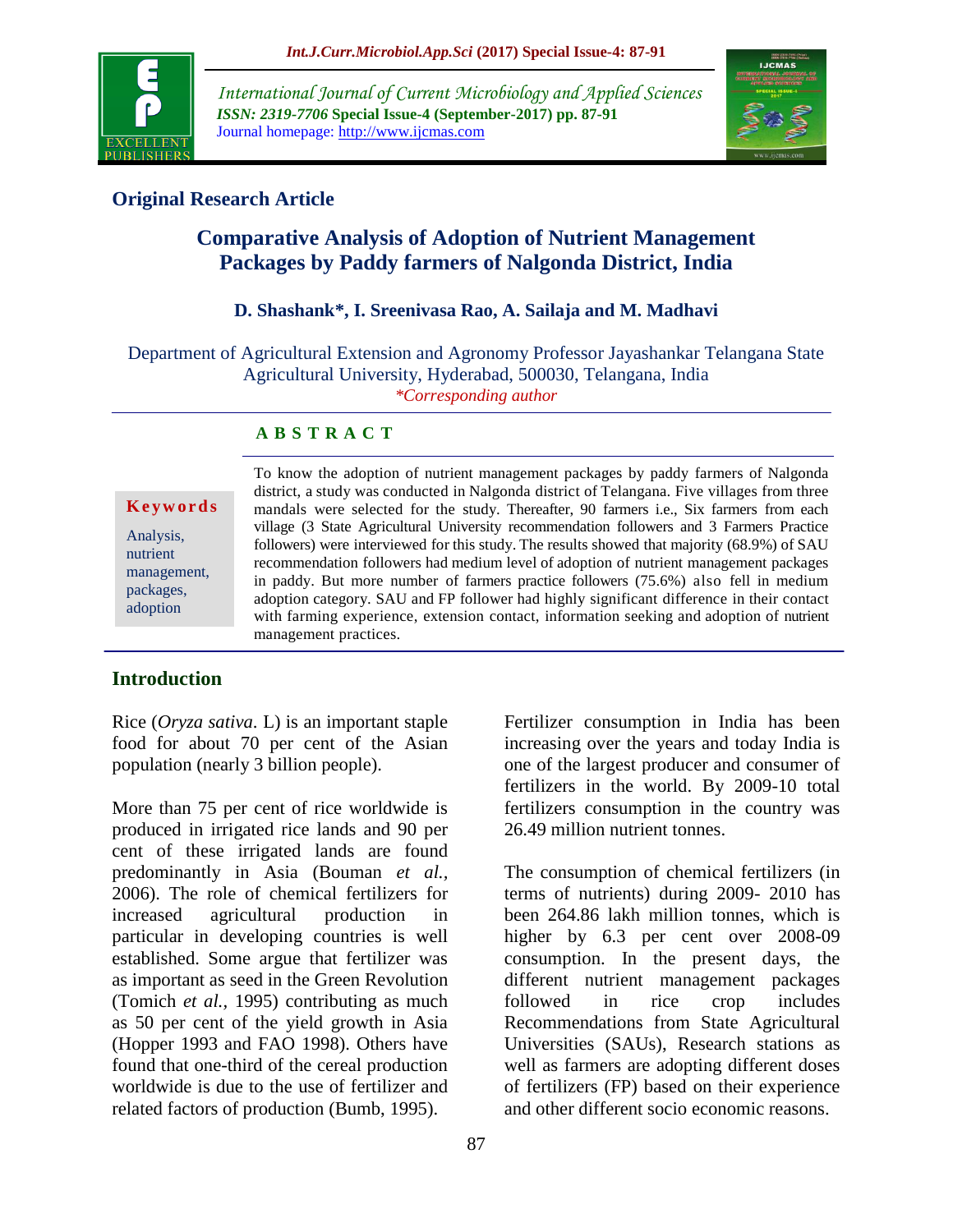There is no single recommendation for rice fertilization which will fit all situations. Fertilizer application will vary considerably, depending on crop requirements, the availability of fertilizers, the financial resources of the farmer, and most importantly, the ability of the farmer to follow application schedules (some of which can be quite complicated). Tests and field experience under State Agricultural Universities have shown that the application of 40 kg/acre of nitrogen, 24 kg/acre of phosphorus, and 16 kg/acre of potassium gives optimum results under most local conditions of Telangana state.

Of course many farmers will be either unwilling or unable to purchase this amount of fertilizer; they will end up fertilizing at a much lower rate (or not at all). Decreasing the amount of fertilizer will result in more modest yields, but keep in mind that any amount of fertilizer, no matter how small, will help. If a farmer deeds to fertilize but can afford only one bag of N-P-K 15-15-15 kg per acre, don't necessarily discourage him/her If applied properly, even this relatively small amount of fertilizer will affect favorable results. Some of the farmers appear to be skilled in adopting fertilizer application practices. Instead of following the recommended practice, they slightly reduce the amount of NPK or mix NPK and urea fertilizers (Saidou *et al.,* 2004).

The practices are guided by economic incentives; both the need to reduce labor inputs (i.e. to reduce labour costs in the case of mixing fertilizers) and the need to reduce cash outlays (fertilizer input is delivered as credit so farmers reduce the quantity of fertilizer used and increase margins when they sell their cotton). Therefore, the current practice needs to be guided by identifying threshold level of minimum rate of fertilizer. The high yielding varieties are responding to

higher levels of nitrogen, phosphorus and potassium than what is recommended today (Channabasavanna *et al.,* 1996)

Hence, this study was conducted with the following specific objectives.

To compare the adoption of nutrient management packages by SAU and FP followers

To find out relationship between profile characteristics with adoption nutrient management packages

## **Materials and Methods**

Nalgonda district was selected purposively for the study due to following reasons. It is one of the major rice cultivating districts of the state. About 75 percent of the population of district depending on agriculture and the main commercial crop is rice. About 30.5 per cent area of the district is under the rice cultivation. The gross cropped area of the district is 4, 05,315 ha with the production of 6, 83,868 tonnes with the productivity of 3280 Kgs / ha of the crop. It is also found that there is a large variation in actual fertilizer requirement of the rice crop and fertilizer being applied by the farmers in the district. Farmers of the district are applying 1.5 to 2 time's excess of fertilizers than the recommendation, in the form of complexes.

Three mandals were selected by stratified random sampling procedure. Five villages from each mandal were selected for the study. Six farmers from each village (3 State Agricultural University recommendation followers and 3 Farmers Practice followers) were interviewed for this study. Thus, a total of 90 farmers constituted the sample for the study. The adoption of the respondents regarding the nutrient management packages in rice, was measured by using structured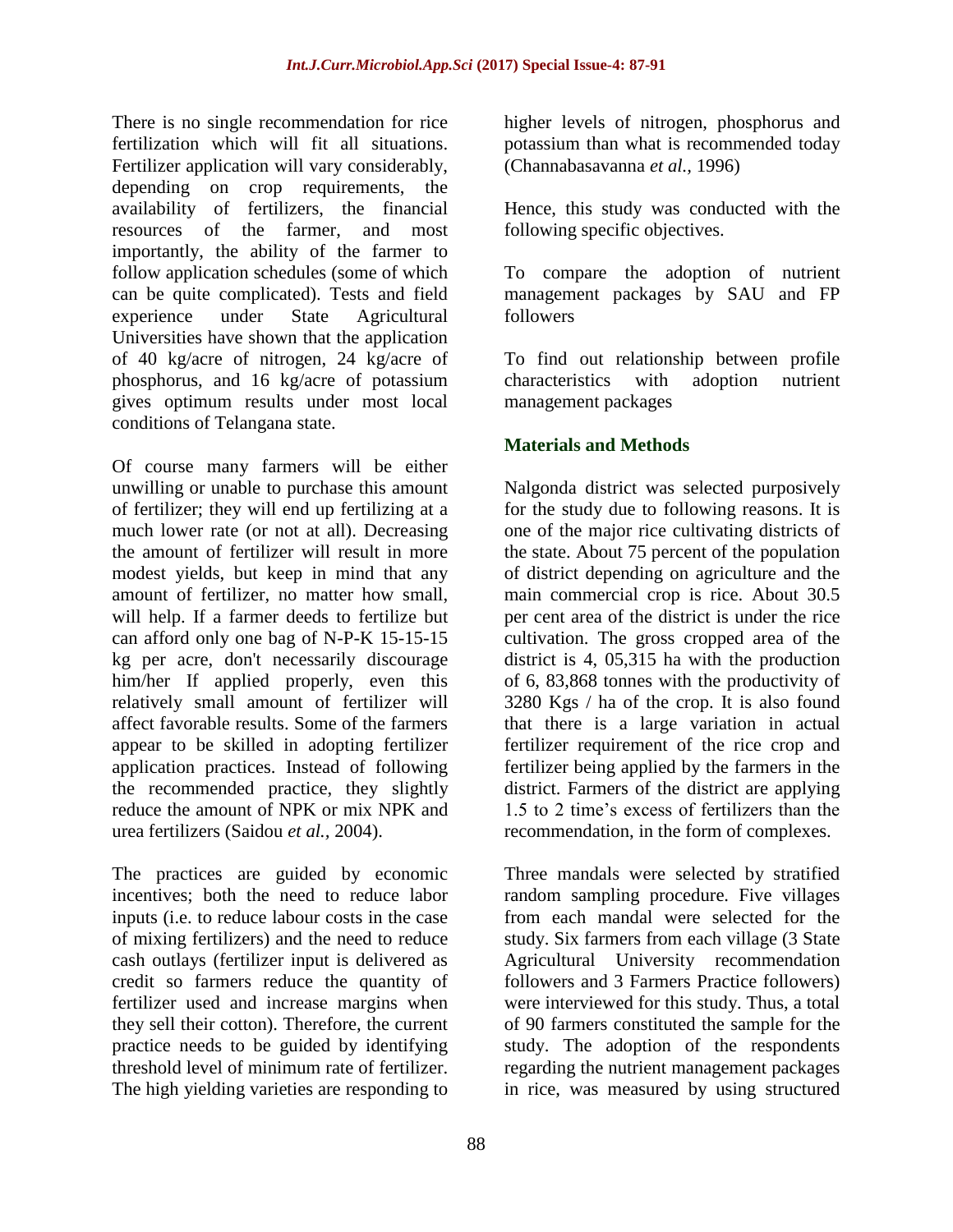schedule for rice growers, consisting of questions which were prepared after thorough references from the recommended package of practices and discussions with experts in the respective fields is used for the study. The data were analyzed using mean and standard deviation, frequency distribution method and 'Z' test.

## **Results and Discussion**

*Adoption level of nutrient management packages by paddy farmers*: It could be revealed from Table 1 that majority of the SAU followers (68.9%) and FP Followers (75.6%) had medium level of adoption of nutrient management. Whereas, 17.8 per cent SAU followers fell in high category of adoption when compared to FP Followers (8.8%). There were only 13.3 per cent of SAU followers and 15.6 per cent of FP followers, found in low category.

When sample were pooled, majority of the farmers (72.2%) fell in medium category of adoption of nutrient management practices followed by low and high (14.4% and 13.3%) category of adoption of nutrient management practices, respectively

*Relationship analysis between selected traits of dairy farmers and their knowledge related to Nutrient Management practices: :* It is apparent from Table 2 that there existed a positive and highly significant relationship between farmers' education, farm size, farming experience, irrigation water supply, information seeking behaviour, extension contact and capacity enhancement activities in both the areas except in age, annual income, machinery ownership, profit oriented behaviour in case of SAU followers and age, farming experience, irrigation water supply, information seeking behaviour, machinery ownership and profit oriented behaviour in case of FP followers.

From Table- 3 It was evident that calculated Z value (3.3363) was greater than the Z table value at 0.05 level of probability. So the null hypothesis was rejected and hence it could be concluded that there exists a significant difference between adoption scores of SAU and FP respondents on nutrient management packages.

There was a significant difference in adoption between SAU and FP respondents. In other words SAU respondents had low adoption and differed significantly when compared with FP respondents.

The reasons for this trend could be attributed to many reasons which include high cost of fertilizers, non-availability of the fertilizers at proper time, low profitability of the practice, lack of enough moisture in the soil, pest and disease attack, lack of knowledge on use of bio fertilizers and green manure crops, non-availability of FYM, high cost of cultivation and non-availability of labor etc.

High cost of fertilizers was the major reason in non-adoption of recommended nutrient management, majority of SAU respondent's small sized farmers with medium annual income. In this situation bearing of increased cost of fertilizers by a small farmer like SAU respondents is difficult. So the government must come forward with the fertilizer subsidies as well as crop loans in order to save the farmers from high cost of fertilizers.

High cost of cultivation and non-availability of inputs was the second most important reason on which we must have a look. As we previously discussed majority of SAU respondents small sized farmers with medium annual income, the state government, banks and the other cooperative banks must provide the crop loans to the farmers at reasonable interest, because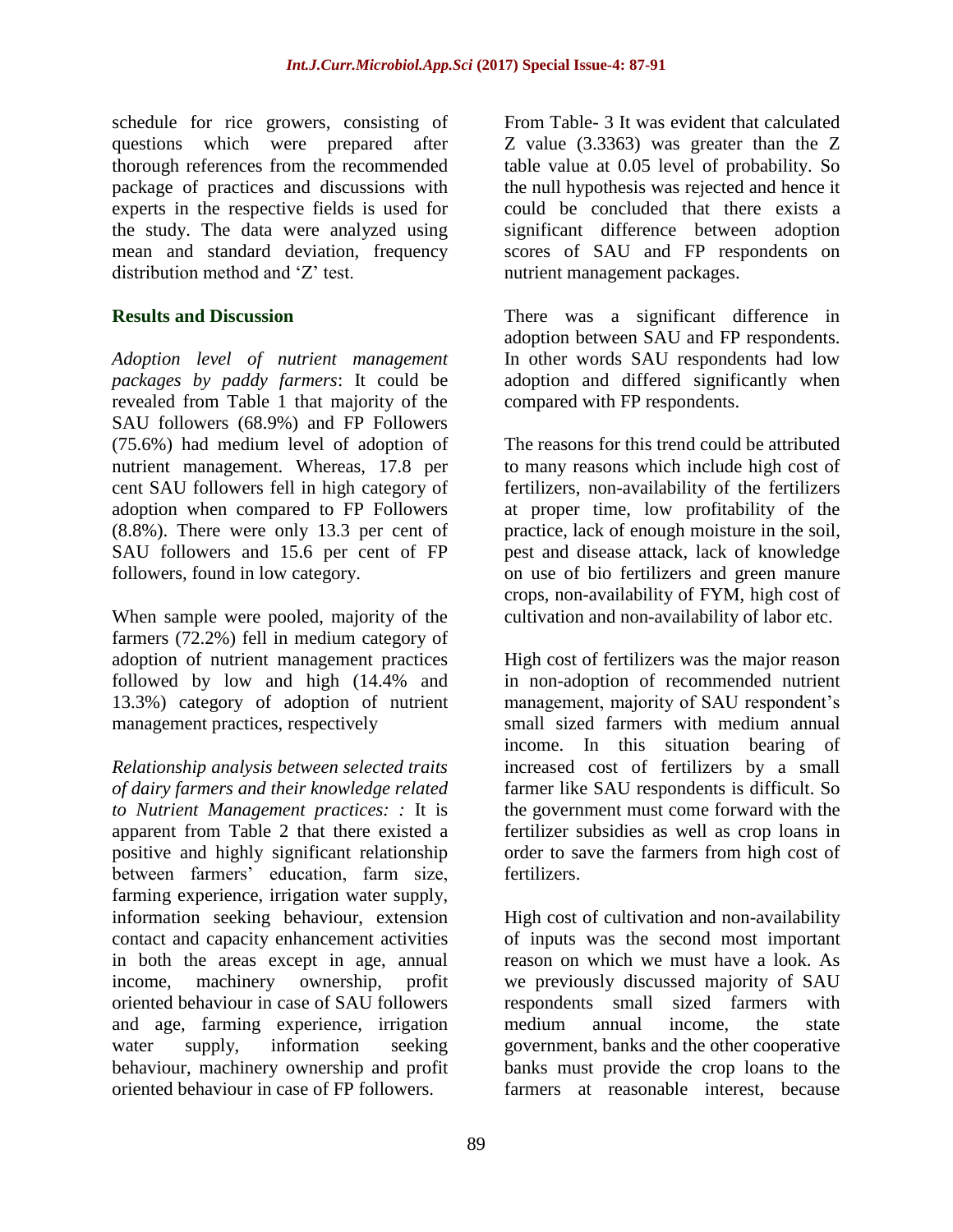adoption depends not only on mental acceptance but also on availability of inputs.

Lack of moisture at right time of fertilizer application was important reason reported by the respondents for non-application of urea at proper time. This bio physical factor cannot be manipulated by any individual except other than taking up water conservation practices in the field which can minimize the problem to some extent.

Lack of knowledge on bio-fertilizer and green manure crops were the other reasons expressed by respondents for non-adoption. Hence the extension officials should arrange the on farm demonstrations for upgrading the knowledge of respondent as well as to know the worth of those practices.

Some of the other reasons which could be attributed to non-adoption include nonbelief, low education, old age farmers did not believe new technology and firm on their own experience of adoption of nutrient management practices.

The high adoption in the case of FP respondents can be attributed to, respondent trust on his abilities and farming experience, and belief in them, then decide to change, test and recognize it is effective, oral transmission of new technologies among

farmers through special occasion as festivals, sitting in coffee shop, climate, weather change in soil fertility, silt deposition in flooding period.

The respondent trust on his abilities and his farming experience is the major motivating factor behind FP adoption. The experience in farming helps the respondent to learn many things right from the number of ploughings to harvest and yield etc.

Generally a farmer will have knowledge about his soil and its nutrient status and amount of fertilizer to be applied to the field. So he can formulate how much fertilizers to be applied other than SAU recommendation for the zone, through his farm experience. So the respondent farming experience might be one of the reasons behind high FP adoption.

The yield difference, in comparison between SAU and FP recommendations might be also one of the reasons.

The field condition (sandy soils, chalka soils, water logging conditions) also plays major role in deciding nutrient recommendation, and might have forced the respondent to apply his own recommendation than SAU recommendation.

|               | SAU Practice $(n = 45)$ |      |             | <b>Farmers Practice (n = 45)</b> |      |         | Total $(N = 90)$ |      |      |
|---------------|-------------------------|------|-------------|----------------------------------|------|---------|------------------|------|------|
|               | L                       | M    | $\mathbf H$ | L                                | M    | $\bf H$ | L                | M    | Н    |
| F             | 6                       | 31   | 8           | 7                                | 34   | 4       | 13               | 65   | 12   |
| $\frac{6}{6}$ | 13.3                    | 68.9 | 17.8        | 15.6                             | 75.6 | 8.8     | 14.4             | 72.2 | 13.3 |

## **Table.1** Adoption level of nutrient management packages by paddy farmers